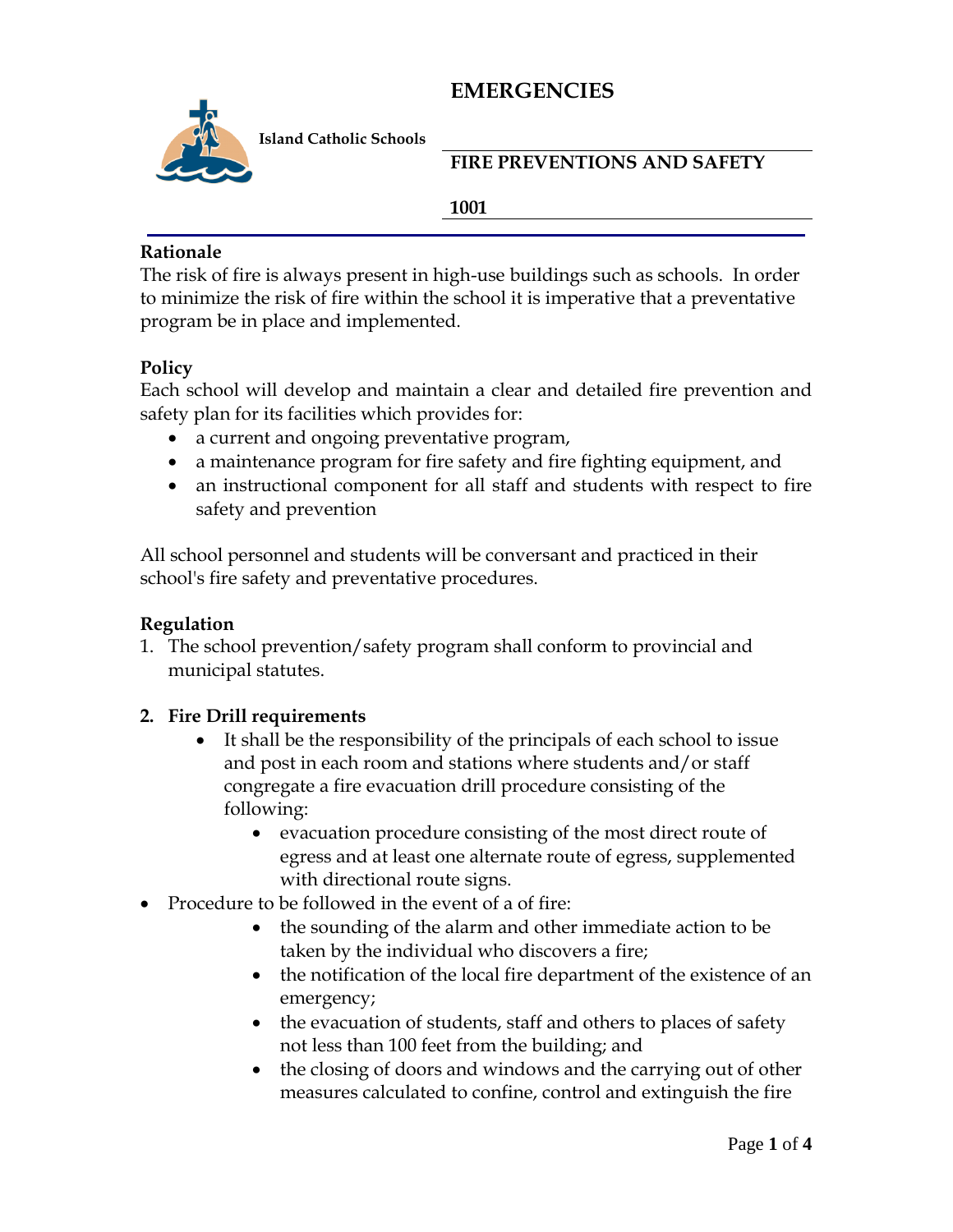

**Island Catholic Schools** 

## **FIRE PREVENTIONS AND SAFETY**

### **1001**

before the arrival of the fire department.

- At the first staff meeting of each school year, the principal shall discuss in detail with all employees, fire drill procedures. Thereafter, the principal shall ensure, through ongoing practice, in-service and reorientation opportunities, that staff are familiar with fire drill procedures.
- The principal of each school shall:
- o conduct fire evacuation drills under conditions as close as possible to those which might be expected in an emergency; and
- o cause a record of such drills to be maintained by a responsible person, and a record of each drill be maintained on file.

NOTE: It is advisable and desirable that fire drills be held monthly throughout the year. This may mean that during the colder months the fire drill be executed to the exterior doors and there ended.

### **3. Inspections**

The maintenance supervisor/head custodian and the principal or designate shall conduct inspections to ensure that:

- Hazardous substances, flammable liquids and other materials are not being used, handled or stored in the building except as permitted by provincial regulations.
- Waste paper is not allowed to remain in the building overnight.
- Exits and means of egress are kept free from ice, snow or other obstruction and provided with proper lights;
- Hallways and corridors are kept free from obstructions;
- Exit doors are not locked while the building is occupied;
- Fire extinguishers are inspected at least monthly and are recharged as required by the provincial statutes and are maintained in a proper working condition at all times;
- Decorations, curtains and drapes are tested with respect to flame resistance, and to be treated as required;
- Every chimney is inspected at least annually;
- Any wax rags, mops or paint rags are either:
	- o disposed of outside the building immediately after use; or
	- o stored in metal containers with air tight lids when not in use
- Hot plates, electric irons and other portable electrical appliances are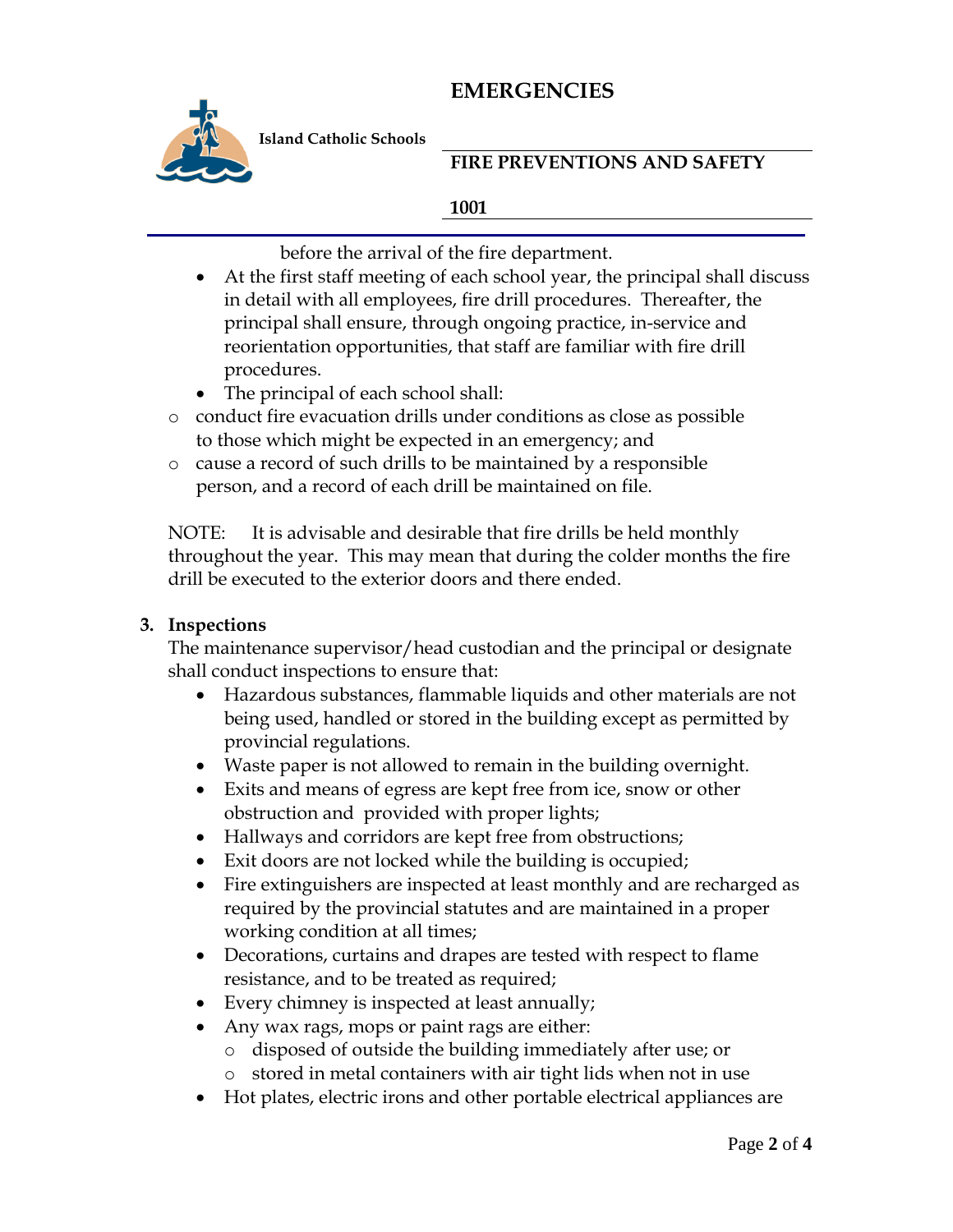

**Island Catholic Schools** 

## **FIRE PREVENTIONS AND SAFETY**

#### **1001**

placed on metal covered asbestos pads and surrounded with asbestos sheeting;

- Electrical equipment, wiring and fittings are installed and used in compliance with the provincial electrical regulations;
- Papers on walls, displays, posters, etc., are in compliance with provincial regulations;
- A record of all inspections and notations is kept on file by the principal;
- The principals shall report to the school council each month indicating any deficiencies and action taken.

## **4. Responsibilities of School Staff**

The principal shall:

- Carry out all regulations regarding fire prevention and fire drill (minimum of 6 per year);
- Make certain that all personnel are familiar with these regulations;
- Conduct the minimum number of fire drills as required; notify the fire department as part of the drill, and keep records of all drills, etc.
- Designate staff members to ensure that in the event of fire, all children have left the building;
- In case of fire, notify the ICS office at the earliest possible opportunity.

Staff Members shall:

- Know what exits are to be used while teaching in particular rooms;
- Know where the alarms are located in the building as well as the shut off; and
- Know where fire hoses and fire extinguishers are located in the building.

Custodians shall:

- Keep fully informed regarding their role in case of fire;
- Test the fire alarm system in the school building at least once each week;
- Make certain all alarms are operating;
- Replace broken alarm glass on all wall fire alarms initiators immediately;
- Keep all doorways leading out of the building free of snow and ice;